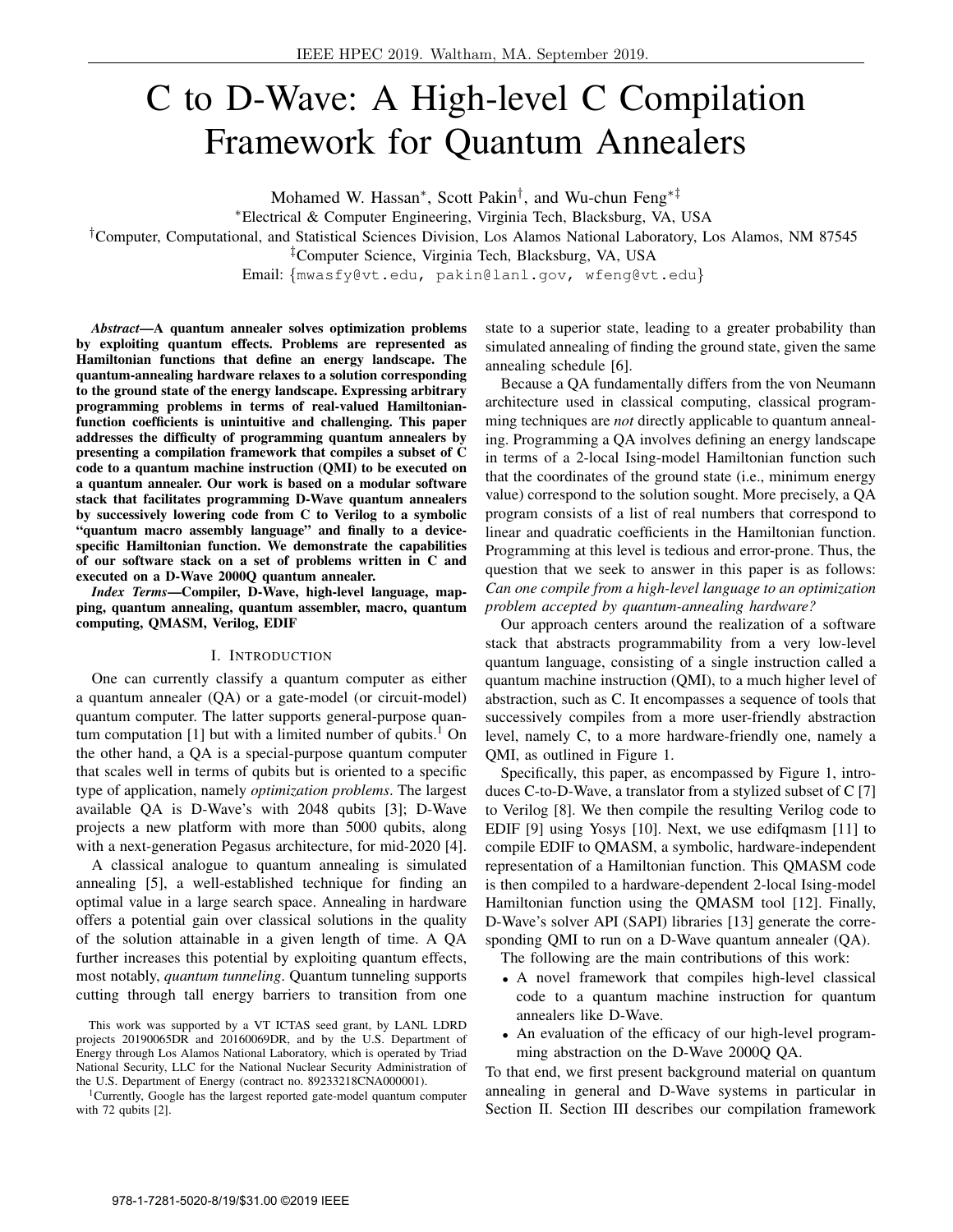

Fig. 1: Our C-to-D-Wave quantum annealing software stack

that maps C code to a QMI for execution on a D-Wave QA. Section IV evaluates our framework's productivity and efficiency. Related work, including previous efforts to develop programming models for quantum annealing, is described in Section V. Finally, Section VI draws conclusions from our findings and lays out opportunities for future work.

## II. BACKGROUND

This section presents the basics of quantum annealing and discusses the underlying hardware infrastructure of a D-Wave QA. We explain how to program a QA at the lowest level and articulate the semantic and conceptual gaps that must be overcome to program a QA in a high-level language.

## *A. Quantum Annealing Basics*

A QA is a special-purpose device that specializes in finding the set of spins that minimize the energy of an Ising-model Hamiltonian. A D-Wave QA imposes the added restriction of operating on 2-local Ising-model Hamiltonians. "2-local" means that the function can contain up to quadratic terms, which limits interactions to at most two (2) spins. D-Wave's problem Hamiltonian can be expressed as follows:

$$
\mathcal{H}(\sigma) = \sum_{i=1}^{N} h_i \sigma_i + \sum_{i=1}^{N-1} \sum_{j=i+1}^{N} J_{ij} \sigma_i \sigma_j \tag{1}
$$

where  $\sigma_i \in \{-1, +1\}$ ,  $h_i \in \mathbb{R}$ , and  $J_{ij} \in \mathbb{R}$ . In other words,  $H$  is a quadratic pseudo-Boolean function. Physically, a spin  $\sigma_i$  is implemented with a qubit (i.e., quantum bit); an  $h_i$  coefficient represents the strength of the external field applied to  $\sigma_i$ ; and a  $J_{ij}$  coefficient represents the strength of the interaction between  $\sigma_i$  and  $\sigma_j$ .

A QA program is merely a list of  $h_i$  and  $J_{ij}$  coefficients for Equation (1). This list is referred to as a *quantum machine instruction* (QMI). Although a QMI is semantically simple, expressing non-trivial programs in terms of Equation (1)'s  $h_i$ and  $J_{ij}$  coefficients requires substantial effort.

#### *B. D-Wave System Architecture and Low-Level Interface*

*1) Hardware architecture:* The fundamental component of a D-Wave system is a flux qubit, implemented with a superconducting loop. A D-Wave quantum processing unit (QPU) is a sparsely connected graph of connected qubits. The topology, called a *Chimera graph* [14], is a 2-D grid of *unit cells*, where each unit cell consists of eight qubits linked with a bipartite connectivity structure, as shown in Figure 2. In addition, each qubit in a unit cell is connected to its peers in two adjacent unit cells (either "north and south" or "east and west" but not both). A Chimera graph is therefore of degree six: each qubit has four (4) internal connections within a unit cell and two connections to neighboring unit cells.



Fig. 2: AND gate embedded on D-Wave's quantum annealer (QA) unit cell

*2) Chains and embedding:* A Hamiltonian function is logically represented as a graph, with the  $h_i$  corresponding to node weights and the  $J_{ij}$  corresponding to edge weights. A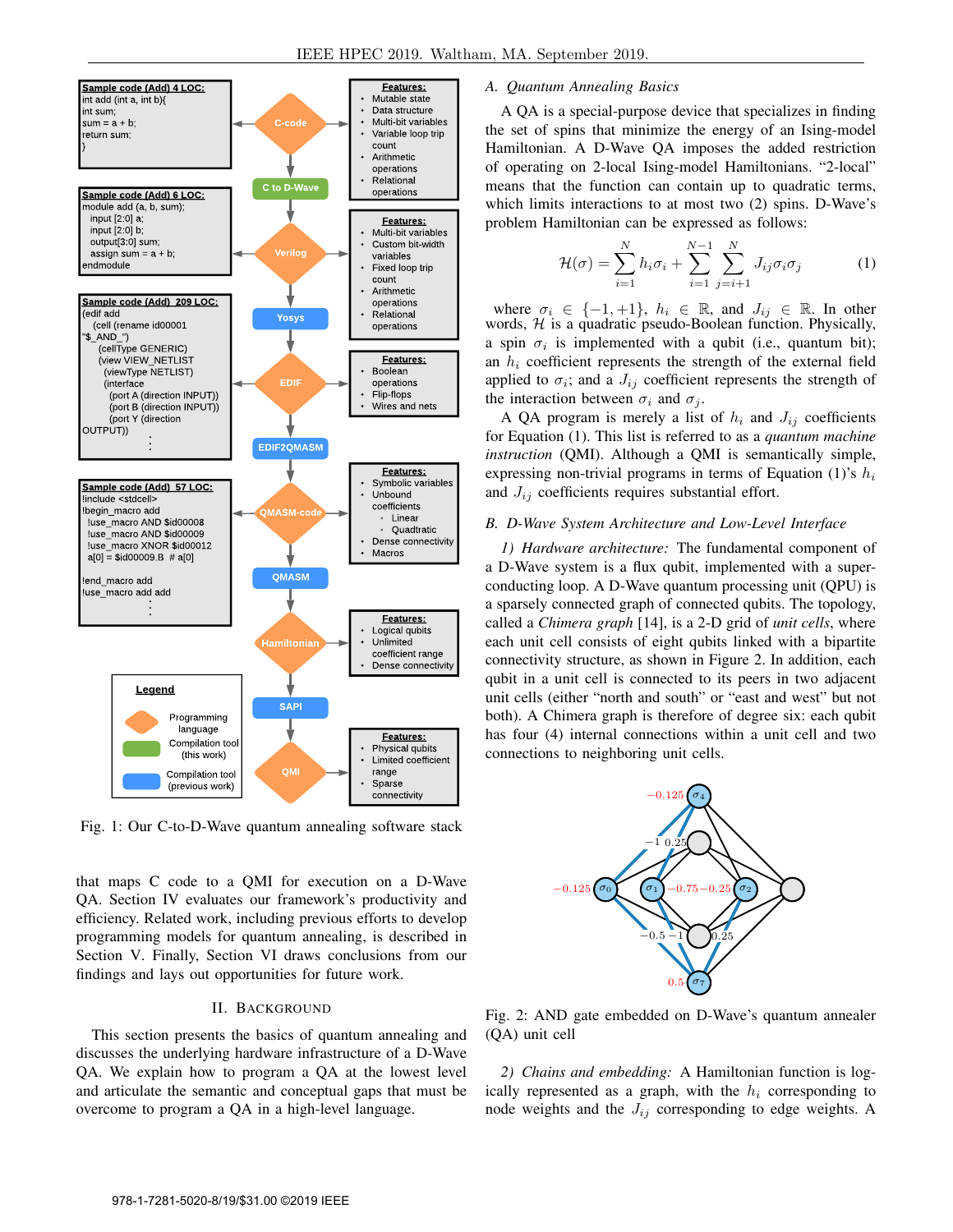problem's logical representation does not necessarily follow a Chimera graph's structure. Therefore, one must map the logical representation of a problem onto the hardware's physical topology in a process known as *minor embedding* [14], in which high-degree logical qubits are implemented in terms of multiple degree-6 physical qubits. The efficiency of this mapping process is critical because it determines the number of utilized physical qubits. An example of an AND gate embedded on the physical hardware is shown in Figure 2. Using fewer qubits is preferred in order to fit larger problems on the limited hardware resources.

*3) Solver API (SAPI):* SAPI is the lowest-level software interface to D-Wave's QPU [15]. SAPI includes multiple features needed to interact with the QPU such as querying and connecting to a solver (an actual D-Wave or a local simulator), minor-embedding a logical problem onto the physical hardware, constructing a QMI from a list of Hamiltonian function coefficients, submitting QMIs to the solver, and postprocessing the solutions returned.

## *C. D-Wave Compatible High-Level Programming Style*

Here we outline the conceptual differences between programming a conventional processor and programming a QA.

- *A QA has no notion of a clock*. QA code cannot include sequential dependencies. This can be faked by replicating the entire program per discrete time step—entire program at time 0, entire program at time 1, and so forth—and linking each time step to its successor [11]. However, this trade-off of time for space is often impractical in terms of the required qubit count.
- *A QA has no notion of registers*. Mutable state is not supported by a QA.
- *A QA has no notion of explicit inputs*. All a QA does is minimize a Hamiltonian function. Inputs must be encoded as function coefficients  $(h_i \text{ and } J_{ij}).$

In Section III, we illustrate how to compile C code in a way that satisfies the above constraints and runs on a D-Wave QA.

#### III. C-TO-D-WAVE

This section discusses the C code compilation framework that transforms a subset of C code to a QMI. We chose C as the programming language because it is low level enough to provide precise control over the hardware yet high level enough to be accessible to a wide range of developers. We leverage the large engineering effort spent developing a software stack [10]–[13] that abstracts quantum annealing programming to the level of Verilog, a hardware description language. Figure 1 illustrates the levels of the software stack, including both programming languages and tools. It also articulates the basic features of each abstraction level in this toolchain, which highlights the challenges in compiling highlevel code to lower-level code—generally, lower levels offer a more restricted feature set. Finally, Figure 1 presents code samples at all but the bottom two levels, where code size is prohibitively large.

The work presented in this paper extends the previously implemented toolchain (blue boxes) from Verilog to a C compilation environment (green box). However, the challenge is that the C code and the resulting Verilog code must be compatible with the underlying toolchain and in turn the limitations of QA hardware (discussed in Section II-C).

We used Clang [16] release 6.0 for constructing an abstract syntax tree (AST) from a C program. Then we used Clang's Libtool to create a standalone tool that uses the rewriter class along with Clang's AST recursive visitor for the conversion from C to Verilog. This approach provides us the flexibility we need to generate Verilog code compatible with the coding style of D-Wave's software stack. The tool is open-source and available at https://github.com/lanl/c2dwave.

#### *A. Verilog to a QMI*

The previously existing portion of the toolchain generates D-Wave QMIs from Verilog code through a sequence of translation and compilation steps. The first step of the compilation process compiles a hardware specification expressed in Verilog [8] to a digital circuit in EDIF (Electronic Design Interchange Format) format [17]. EDIF is a vendor-neutral format for expressing the netlist (description of the connectivity of an electronic circuit) of a synthesized design. For this step we use the Yosys hardware synthesizer [10] to synthesize Verilog to hardware and the open-source ABC circuit-optimization tool [18] to optimize the synthesized circuit.

The second step uses edif2qmasm [11] to compile EDIF code to a logical Hamiltonian function expressed in QMASM format [12].

The third step uses the QMASM tool [12], a quantum macro assembler that allows qubits to be referenced symbolically (string variable names) as opposed to numerically (physical qubit number). QMASM codes can be run immediately by the tool on any D-Wave solver, either real hardware or a simulator, using SAPI [13] to map them to a QMI. QMASM can also generate input for D-Wave's qbsolv [19] tool, which can split a large problem into hardware-sized QMIs, execute these, and combine the results into a solution to the full problem. Regardless of how QMASM is run, execution results are automatically expressed in terms of their programspecified symbolic names, which greatly facilitates program development and debugging.

## *B. C-to-D-Wave Supported Features*

Verilog is a hardware-centric language that is not readily accessible to the mainstream software community. This shortcoming is overcome by the work presented in this paper (C to D-Wave), which abstracts the programming environment to the level of C code.

C-to-D-Wave supports a feature set that has enabled the successful generation of Verilog modules for multiple problems, on which we will elaborate in Section IV. Supported constructs include arithmetic operations (Add, Sub, Mul, Div, Mod), logic operations (NOT, AND, OR, XOR), branching operations (for loops, while loops, if conditions, and C's ternary operator,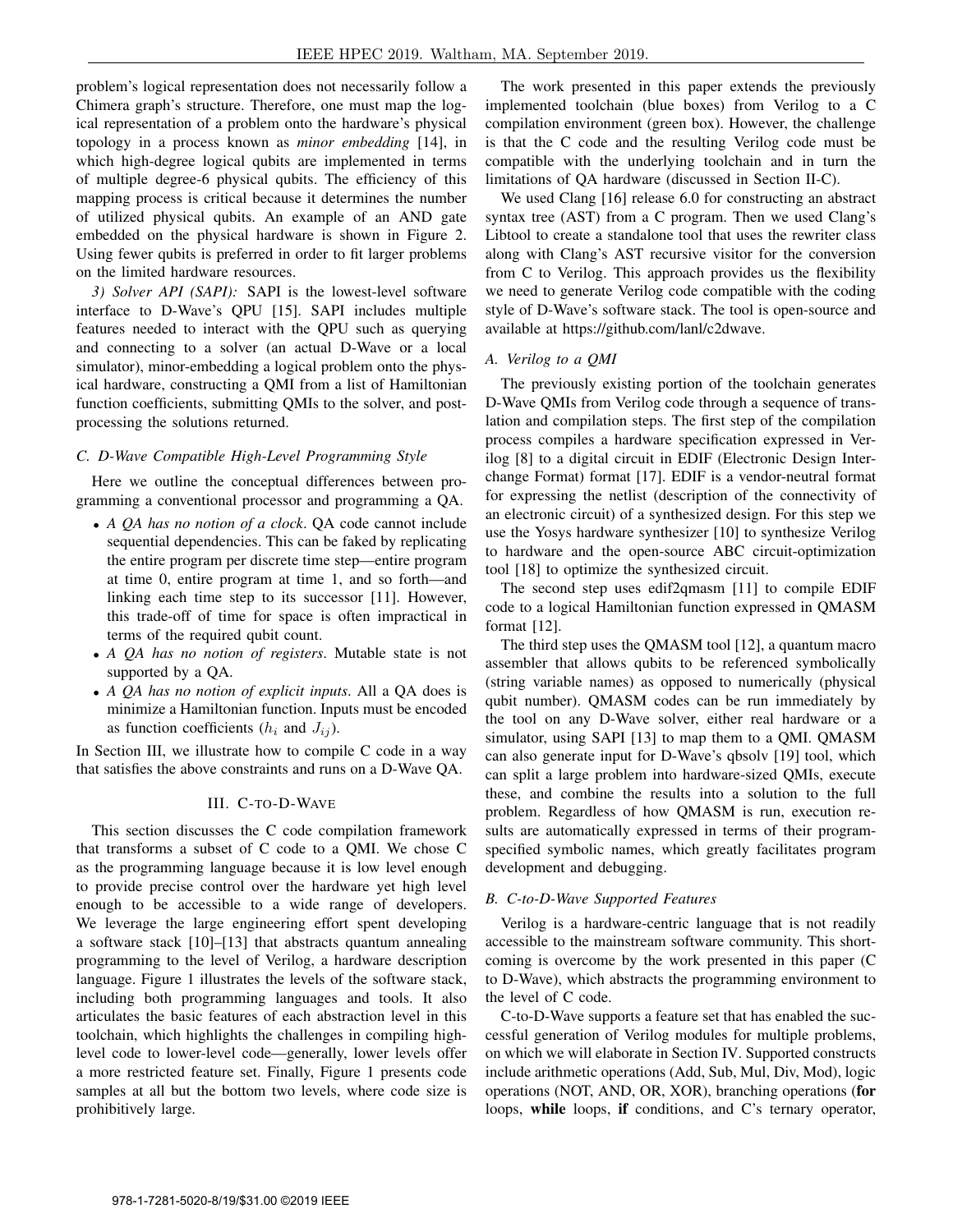"? :"), integer and Boolean variables, array declarations, and return statements. These constructs can be used as building blocks to implement more complex problems.

However, some of these constructs have limited support. Integer variables default to being only five bits wide, and branch conditions (such as the if statement condition and the for loop exit condition) are assumed to be constant to avoid synthesizing a sequential circuit.

# *C. Generating Verilog Code*

Here we describe the basic operation of C-to-D-Wave that maps a form of C code to a form of Verilog that is compatible with the programming style discussed earlier. A function's inputs and outputs are converted to their Verilog equivalent in the generated Verilog module, while the function body is transformed into a logic circuit to be implemented in Verilog. We begin by describing C-to-D-Wave's conversion of a C function signature to the signature of a Verilog module:

- Function parameters are considered inputs.
- The return statement defines the output.
- Integers are converted to 5-bit variables (arbitrary; can be changed) in Verilog.
- bool variables are converted to 1-bit variables in Verilog.
- The register keyword is used before the variable declaration to force the generation of a register in Verilog.

Registers are required in Verilog in two cases: when a variable is going to be used as an induction variable of a loop, and when a variable is going to be reassigned mid-code, as in "temp = temp + val;". In this case, the variable "temp" should be a register.

Now we shift our focus to the C code function body, which we convert to a logic circuit expressed in Verilog. In Verilog, combinatorial assign statements assign a value or the result of an operation to a given variable. Loops in Verilog require a genvar directive, which is linked to the loop's induction variable. The last aspect we consider is "always @ (clk)" blocks, which are commonly used to specify actions to take on a clock signal. This implies sequential logic controlled by the specified clock signal in the sensitivity list targeting the logic inside that block.

Because a QA has no clock (Section II-C), we convert all code to a combinational circuit. Consequently, we encapsulate the entire function body in an "always  $@^{**}$ " block, where using "\*" allows the hardware synthesizer to infer combinational logic. Inside an "always  $@^{*}$ " block, we do not need to generate assign statements. Also, loops inside "always @\*" blocks do not need a genvar directive. Instead, the induction variable can be a register. In this case, the use of registers does not necessarily imply that the circuit becomes sequential because the loop bounds are assumed to be static, and the loop will be completely unrolled to be synthesized as a combinational circuit.

## IV. TESTING AND EVALUATION

In this section, we explore what C-to-D-Wave is capable of expressing. We step in detail through the compilation of

Listing 1: C-code example of max-cut problem 1 bool max\_cut (bool a,bool b,bool c,bool d,bool  $e$ ) { register bool valid = 0; *// output* int cut = 4; *// variable to set the number of cuts* register int temp = 0; *// calculate number of cuts* register int x; *// induction variable* register int y; *// induction variable* bool in val[5]; *// array to hold input* bool arr[5][5]; *// 2*−*D array for graph connectivity* 9 for  $(x = 0; x < 5; x = x + 1)$ **for**  $(y = 0; y < 5; y = y + 1)$  $\mathbf{if}((\ar{x}][y]=1)\&\&(\infty)[x]:=\infty]$ 12 temp=temp+1; 13 if(temp>=2\*cut)<br>14 valid = 1; valid  $= 1$ ; 15 else valid = 0; **return** valid; }

a maximum-cut problem from C code to Verilog. We have compiled more complex codes but omit the details of their compilation from this paper due to space purposes. However, we do present graphs of qubit utilization for the logical and physical representations of these problems. We also quantify the productivity of our software stack in terms of SLOC (source lines of code). C-to-D-Wave successfully generates D-Wave-compatible Verilog code for multiple problems including the traveling salesman problem (TSP), subset sum, map coloring, max-cut, sorting, and multiplication/factoring.

## *A. Example of Lowering C Code to Verilog*

Here we provide an example of a max-cut problem expressed in C code and the generated Verilog code. Code listing 1 shows a shrunk-down portion of the C code used to represent a max-cut problem (finding a subset  $S$  of a graph's nodes that maximizes the number of cut edges between S and the complementary subset). We explain the approach of constructing the max-cut problem as a validation program for specific inputs.

The problem constructs a graph of five nodes, where the graph connectivity structure is defined in the 2-D matrix "arr" (line 8 of Listing 1). However, defining the graph connectivity has been elided from Listing 1 for space purposes. The function inputs five bool (Boolean) variables that are set to either 0 or 1, which represent the two sets of the cut graph. The nested loop that starts on line 9 is responsible for iterating on the connectivity matrix of the graph. This nested loop performs a check if two nodes are connected (according to the connectivity matrix) and are located in different sets (according to the input). If so, the "temp" variable is incremented for a valid cut. Then, on line 13, "temp" is compared to the number of cuts set to a value of 4 to decide whether the max-cut constraint is satisfied for a valid solution. The output "valid" is of type bool, which if true means that the input did partition the graph into two sets with a number of cuts more than that specified in the code.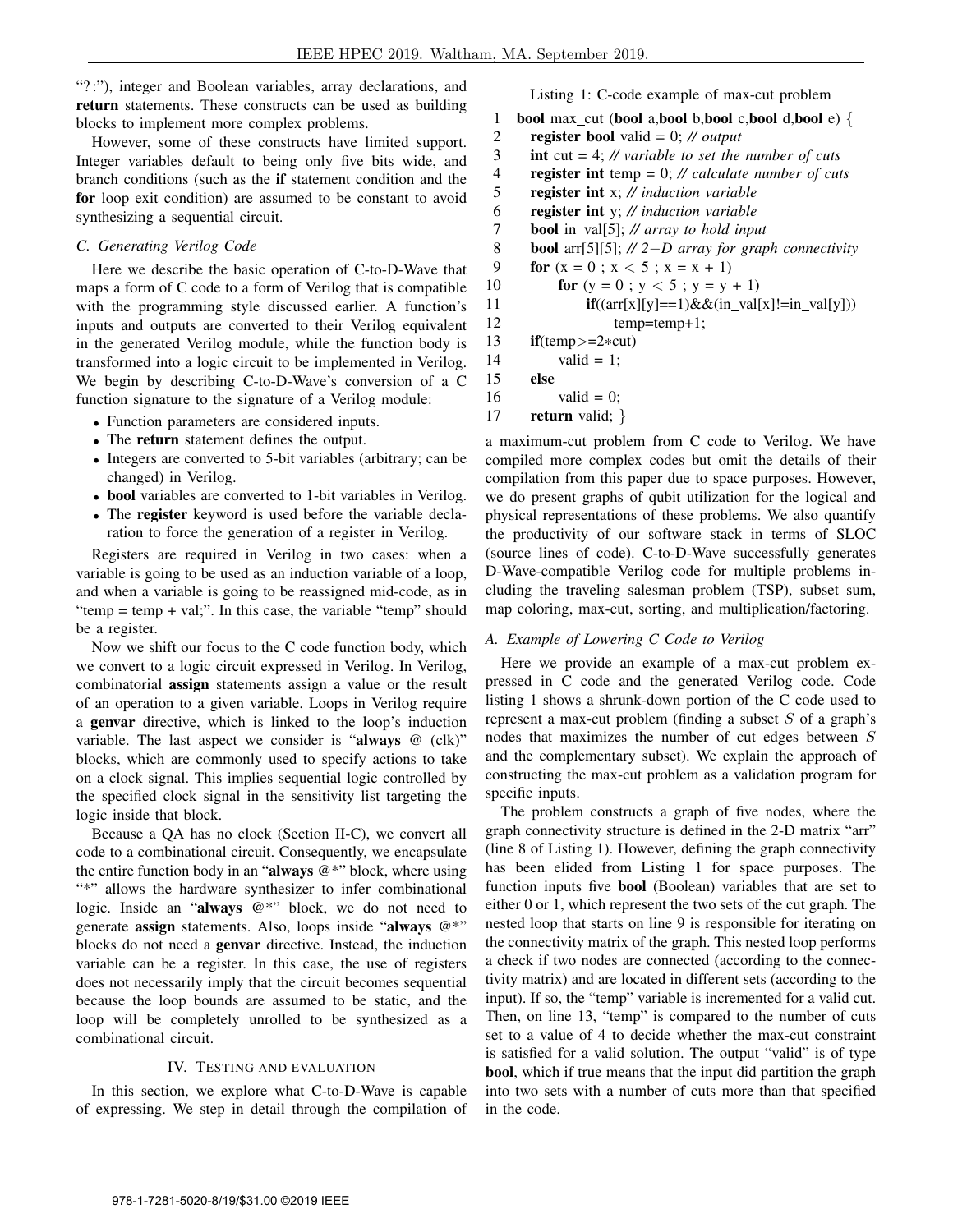Listing 2: Verilog example of max-cut problem 1 module max cut (input a,input b,input c,input d, input e,output result); 2 wire arr [4:0][4:0]; 3 **wire** in\_val [4:0]; 4 reg [4:0] y; 5 reg [4:0] x; 6 reg [4:0] temp; 7 wire [4:0] cut; 8 reg valid; 9 always $@*$ <br>10 **begin begin** 11 **for**  $(x = 0; x < 5; x = x + 1)$ 12 begin 13 **for**  $(y = 0; y < 5; y = y + 1)$ 14 begin 15 **if**(( $\ar{x}$ [y]==1)&&( $\ar{in\_val[x]}$ !=in\_val[y])) 16 begin 17 temp=temp+1; 18 end 19 end 20 end 21 if(temp>=2\*cut)<br>22 begin **begin** 23 valid = 1; 24 end 25 else 26 begin 27 valid  $= 0$ ; 28 end  $29$  result = valid; 30 end 31 endmodule

The generated Verilog code is illustrated in Listing 2. The return type of the C-function being bool specifies that the output of the Verilog module "result" is a one-bit variable. The Boolean arguments of the C code "a", "b", "c", "d", and "e" are translated to one-bit inputs to the Verilog module. int variables are translated to 5-bit wires, while register int variables are translated to 5-bit reg variables in Verilog. The return statement on line 17 of the C code specifies "valid" as the internal variable to set the output, which is generated in the Listing 2 Verilog code on line 29.

#### *B. Quantifying Productivity*

We use a count of source lines of code (SLOC) as a metric for quantifying the productivity of our software stack. We are particularly interested in C-to-D-Wave's SLOC counts relative to those of the lower-level languages in the stack. As shown in Figure 3, the two higher-level programming languages (C and Verilog) require fewer SLOC, which is to be expected. In fact, the C and Verilog versions have similar SLOC, with Verilog slightly higher in all cases. SLOC is substantially higher at the QMASM level (and higher still at the EDIF level, but EDIF is not intended to be written explicitly by programmers).

For the logical-Hamiltonian abstraction level, we consider the SLOC to be the number of coefficients of qubit weights and coupler strengths. SLOC is higher here than in any of the other implementations.



Fig. 3: SLOC count for the tested application set across the abstraction levels of the software stack

The structure of a problem has a large effect on the utilization of scarce hardware resources (qubits). The maxcut problem embeds well onto the D-Wave's Chimera-graph topology, while map-coloring requires a more qubit-hungry minor embedding. Figure 3 shows that in spite of both applications having almost the same C code SLOC count (maxcut: 52, map-coloring: 55), the logical-Hamiltonian SLOC count is different by an order of magnitude (max-cut: 123, map-coloring: 2608). As a matter of fact, the max-cut problem shows the most efficient hardware embedding out of the tested application set. Although the efficiency of this application set may be improved by hand-crafting and manually optimizing Hamiltonian functions, it is infeasible to attempt doing so by hand.

# *C. Qubit Utilization Report*

Although QAs have a large number of qubits compared to gate model quantum computers, they are still a scarce resource. Hence, the number of logical and physical qubits for a problem is a very important metric in this context. We show in Figure 4 the reported qubit utilization for the set of problems implemented by C-to-D-Wave. The number of logical qubits is constant for a given problem from compilation to compilation. However, the number of physical qubits changes from one compilation to the other because it depends on a stochastic minor-embedding algorithm [20]. We report the average of 25 runs for each problem, with 100,000 samples and 1µs anneal time per run.

The logical-to-physical qubit mapping depicted in Figure 4 shows nonlinear growth of the physical qubit count as the logical qubit count increases. The max-cut problem shows the lowest qubit utilization which proves that this problem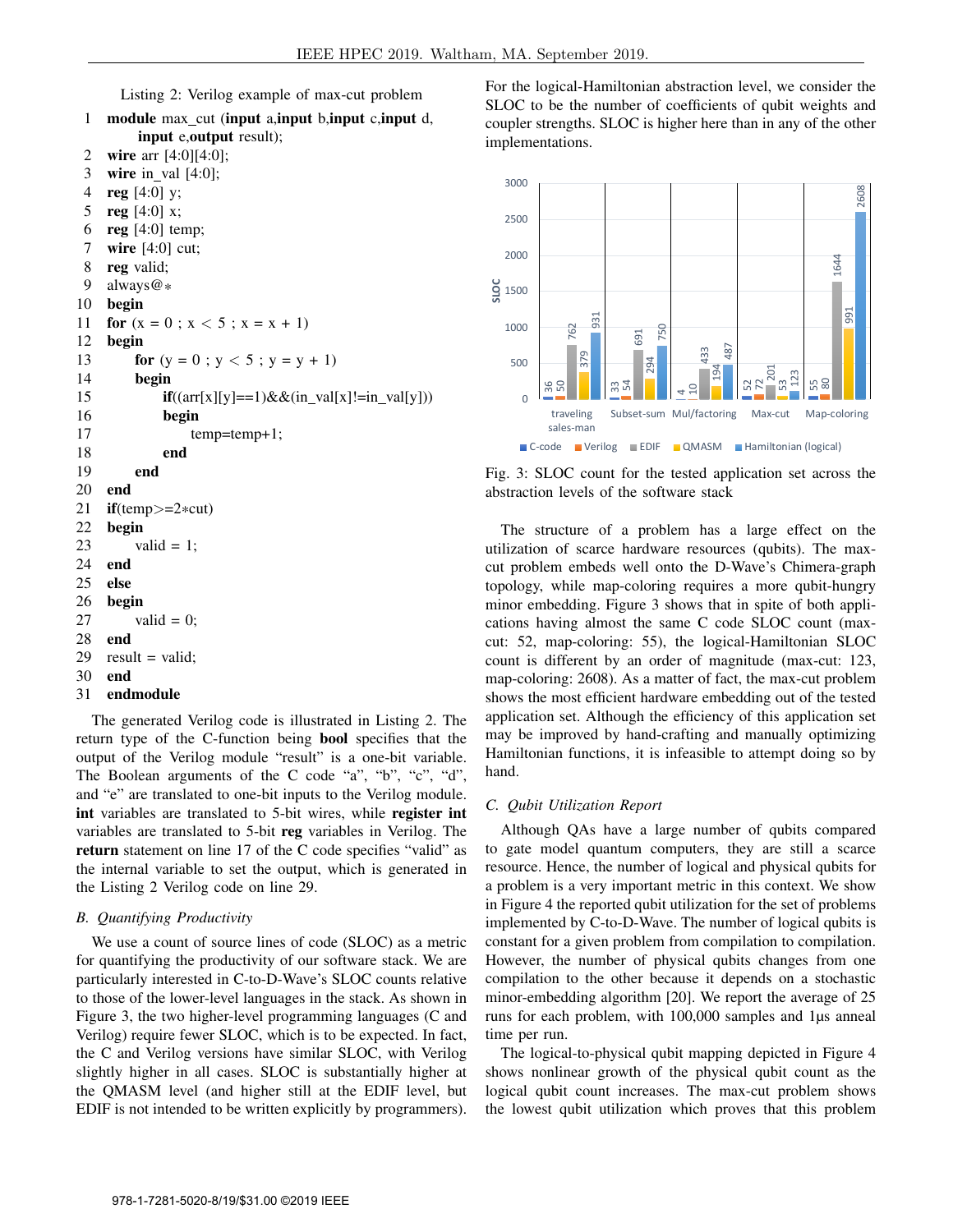

Fig. 4: Logical vs. physical qubit count for the tested application set

is well suited for the target architecture. The 20 logical qubits used to represent this problem are expanded to 64 physical qubits, which is a 3.2x expansion. On the other hand, the traveling salesman problem is represented using 130 logical qubits which expanded to 776 physical qubits—an almost 6x expansion. The map-coloring problem's qubit utilization was not reported, as the design failed to embed on the D-Wave 2000Q. This emphasizes the importance of efficient logical representation of the problem in addition to efficient embedding heuristic.

## V. RELATED WORK

There are multiple tools available to convert high-level codes such as C and OpenCL to Verilog, including commercial high-level synthesis tools (e.g., Vivado HLS [21], Altera Offline Compiler (aoc) [22]) and open-source tools that use LLVM's intermediate representation [16] to do the conversion (e.g., LegUp [23]). However, the above tools target fieldprogrammable gate array (FPGA) compilation, which imposes two major problems when targeting a QA:

- Converting the code to a finite state machine (FSM), while appropriate for FPGA, is *not* compatible with quantum combinational-style circuits.
- Inserting FPGA board-specific code for the memory interface, registers, and clock control, while required for FPGA, is unnecessary overhead for QA.

Hence, programming a QA using the software stack presented in Figure 1 required a Verilog generation tool that is flexible enough to comply with the restriction imposed by the underlying hardware (Section II-C) and avoids generating the FPGA-specific overhead of HLS tools.

### *A. General-Purpose Quantum Annealing Programming*

QA Prolog [24] converts constraint logic programs expressed in Prolog into a QMI for D-Wave systems. QA Prolog implements fully parallel, constraint-based logic programming on the QA. It leverages the lower portion of the software stack discussed in this paper. Because Prolog is less commonly used than C, this paper presents our C-to-D-Wave compilation framework.

The D-Wave Ocean software suite [25] incorporates higherlevel programming abstractions but not expressed as standalone general-purpose programming languages. An example is D-Wave NetworkX, which is a Python library based on the NetworkX graph library [26]. This library focuses on solving NP-complete and NP-hard graph problems on a D-Wave system. D-Wave NetworkX programming model simply transforms a constraint satisfaction problem to a Hamiltonian objective function.

Most other programming tools targeting the D-Wave QA, such as qbsolv [19], are lower level than discussed in this work. Qbsolv takes as input a logical QUBO (a 2-local Isingmodel Hamiltonian with  $\{0, 1\}$  variables instead of  $\{-1, +1\}$ variables), which could be naturally dense and not conformant with the Chimera graph structure. It maps the QUBO to the physical hardware of the D-Wave QA.

## *B. Domain-Specific Quantum Annealing Programming*

Other work targeting QAs generally focuses on domainspecific conversion of an algorithm (or a class of algorithms) to an Ising-model Hamiltonian, such as set-partitioning [27], max-cut [28], clique partitioning [29], and the vertex-coloring problem [30]. In contrast, our work is a general-purpose programming paradigm that subsumes these applications (and others) in one programming framework.

#### VI. CONCLUSION

Programming a quantum annealer (QA) is fundamentally different and significantly more difficult from programming a classical computer. Therefore, to better facilitate the productive programming of a QA, we present a compilation framework that compiles a subset of C code to a quantum machine instruction (QMI) to be executed on a QA. To demonstrate the efficacy of our framework, we compile a diverse set of problems, ranging from arithmetic problems (such as multiplication and factoring) to optimization problems (such as traveling salesman and max-cut problems).

We quantify the productivity of our framework by reporting source lines of code (SLOC) as a metric. Based on this metric, our C to D-Wave compilation framework significantly reduces the burden of programming and compiling programs for a D-Wave QA. Specifically, our framework reduces the SLOC of the selected problems by *three orders of magnitude* when comparing the high-level C code to the low-level Hamiltonian used to generate the QMI.

With the next-generation D-Wave system slated to increase the number of qubits by  $2.5 \times$  and the connectivity by  $2.5 \times$ , our compilation framework provides a general abstraction that allows quantum developers to seamlessly compile and run their C code across both current and future QAs. Furthermore, the modular design of the software stack makes it easy to add support for new generations of QA hardware.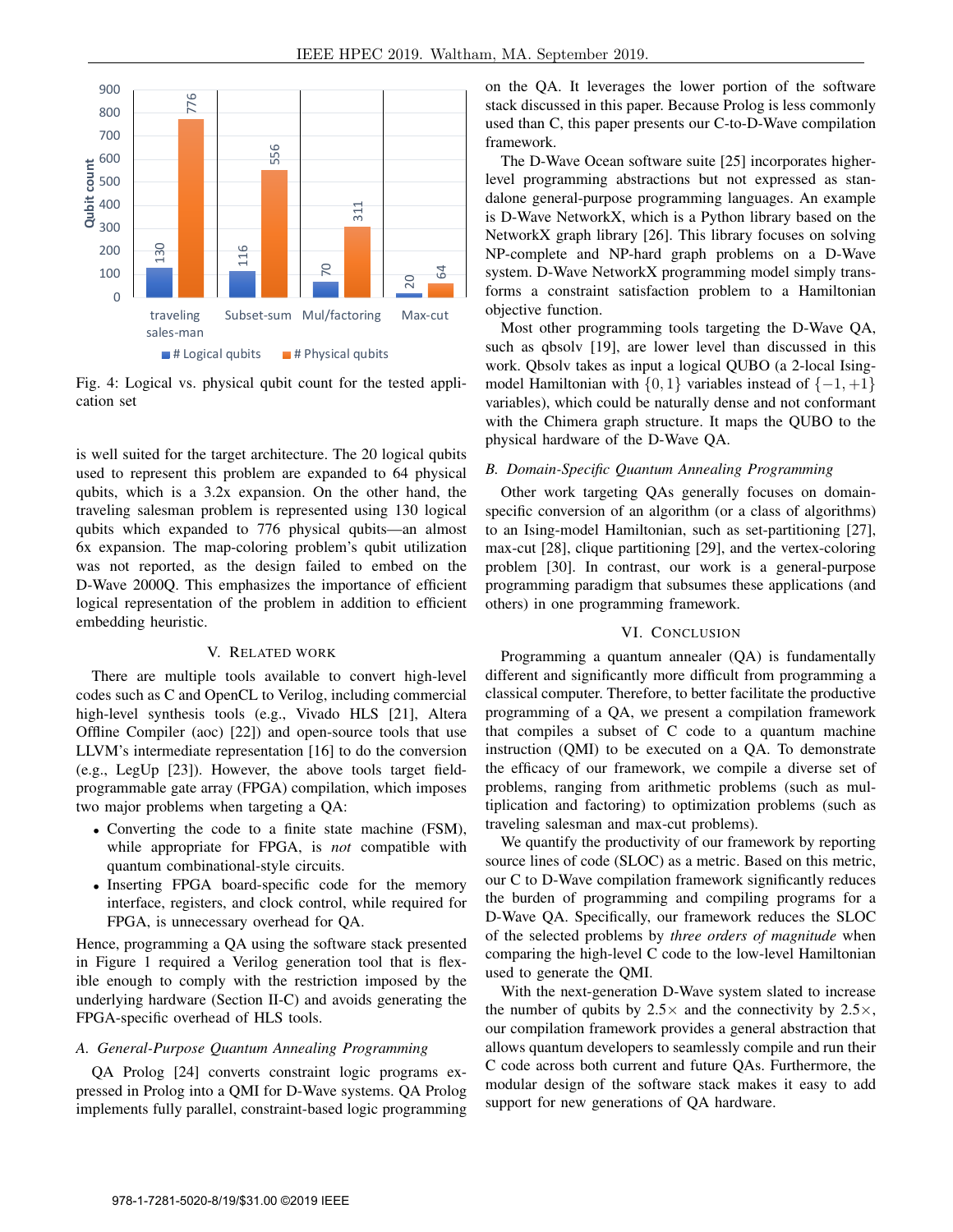#### **REFERENCES**

- [1] E. G. Rieffel and W. H. Polak, *Quantum computing: A gentle introduction*. MIT Press, 2011.
- [2] E. Conover. (2018). Google moves toward quantum supremacy with 72-qubit computer, [Online]. Available: https://www.sciencenews.org/article/google-movestoward-quantum-supremacy-72-qubit-computer.
- [3] E. Gibney, "D-Wave upgrade: How scientists are using the world's most controversial quantum computer," *Nature*, pages 447–448, January 2017. DOI: 10.1038/ 541447b.
- [4] J. Russell, "D-Wave previews next-gen platform; debuts Pegasus topology; targets 5000 qubits," *HPCwire*, February 27, 2019. [Online]. Available: https://www. hpcwire . com / 2019 / 02 / 27 / d - wave - previews - next gen- platform- debuts- pegasus-topology-targets- 5000 qubits/.
- [5] S. Kirkpatrick, C. D. Gelatt, and M. P. Vecchi, "Optimization by simulated annealing," *Science*, volume 220, number 4598, pages 671–680, 1983.
- [6] T. Kadowaki and H. Nishimori, "Quantum annealing in the transverse Ising model," *Physical Review E*, volume 58, pages 5355–5363, 5 November 1998, ISSN: 1063-651X. DOI: 10.1103/PhysRevE.58.5355.
- [7] B. W. Kernighan and D. M. Ritchie, *The C Programming Language*, 2nd edition. Prentice Hall, April 1, 1988, 262 pages, ISBN: 978-0131103627.
- [8] IEEE, "IEEE standard for Verilog hardware description language," Design Automation Standard Committee of the IEEE Computer Society, New York, New York, USA, Standard IEEE Std 1364-2005, April 7, 2006, 590 pages. DOI: 10.1109/IEEESTD.2006.99495.
- [9] H. Kahn, R. La Fontaine, and R. Lau, "Electronic design interchange format (EDIF), Part 2: Version 4 0 0," International Electrotechnical Commission, Manchester, United Kingdom, International Standard IEC 61690- 2:2000, January 31, 2000.
- [10] C. Wolf and J. Glaser, "Yosys—a free Verilog synthesis suite," in *Proceedings of the 21st Austrian Workshop on Microelectronics*, (Linz, Austria, October 10, 2013). [Online]. Available: http://www.clifford.at/yosys/files/ yosys-austrochip2013.pdf (visited on 05/23/2019).
- [11] S. Pakin, "Targeting classical code to a quantum annealer," in *Proceedings of the Twenty-Fourth International Conference on Architectural Support for Programming Languages and Operating Systems*, (Providence, RI, USA), series ASPLOS '19, New York, NY, USA: ACM, 2019, pages 529–543, ISBN: 978-1-4503- 6240-5. DOI: 10 . 1145 / 3297858 . 3304071. [Online]. Available: http://doi.acm.org/10.1145/3297858. 3304071.
- [12] ——, "A quantum macro assembler," in *Proceedings of the 2016 IEEE High Performance Extreme Computing Conference*, (Waltham, Massachusetts, USA, Sep. 13–

15, 2016), IEEE, December 1, 2016, ISBN: 978-1-5090- 3525-0. DOI: 10.1109/HPEC.2016.7761637.

- [13] "Developer guide for Python," D-Wave Systems, Inc., Burnaby, British Columbia, Canada, User Manual 09- 1024A-K, Jul. 30, 2018, 69 pages.
- [14] D-Wave Systems, Inc. (2019). Getting started with the d-wave system, [Online]. Available: https : / / docs . dwavesys . com / docs / latest / doc getting started . html (visited on 05/24/2019).
- [15] ——, (2018). Solver API REST Web services guide, [Online]. Available: https://docs.dwavesys.com/docs/ latest/doc rest api.html (visited on 05/23/2019).
- [16] C. Lattner, "LLVM and Clang: Advancing compiler technology," in *Free and Open Source Developers' European Meeting*, (Brussels, Belgium), February 5–6, 2011. [Online]. Available: http://llvm.org/pubs/2011- 02-FOSDEM-LLVMAndClang.pdf.
- [17] H. J. Kahn and R. F. Goldman, "The electronic design interchange format EDIF: Present and future," in *[1992] Proceedings 29th ACM/IEEE Design Automation Conference*, IEEE, 1992, pages 666–671.
- [18] R. Brayton and A. Mishchenko, "ABC: An academic industrial-strength verification tool," in *International Conference on Computer Aided Verification*, Springer, 2010, pages 24–40.
- [19] M. Booth, S. P. Reinhardt, and A. Roy, "Partitioning optimization problems for hybrid classical/quantum execution," Tech. Rep. 14-1006A-A, 2017. [Online]. Available: https:// github. com/ dwavesystems/ qbsolv/ blob/master/qbsolv techReport.pdf.
- [20] J. Cai, W. G. Macready, and A. Roy, "A practical heuristic for finding graph minors," *arXiv preprint arXiv:1406.2741*, 2014.
- [21] Xilinx. (2014). Vivado high-level synthesis, [Online]. Available: https : / / www . xilinx . com / support / documentation / sw manuals / xilinx2014 1 / ug902 vivado-high-level-synthesis.pdf.
- [22] Altera. (2015). Altera SDK for OpenCL: Best practices guide, [Online]. Available: https : / / www. intel . com / content/dam/www/programmable/us/en/pdfs/literature/ hb/opencl-sdk/aocl\_optimization\_guide.pdf.
- [23] A. Canis, J. Choi, M. Aldham, V. Zhang, A. Kammoona, J. H. Anderson, S. Brown, and T. Czajkowski, "LegUp: High-level synthesis for FPGA-based processor/accelerator systems," in *Proceedings of the 19th ACM/SIGDA international symposium on Field programmable gate arrays*, ACM, 2011, pages 33–36.
- [24] S. Pakin, "Performing fully parallel constraint logic programming on a quantum annealer," *Theory and Practice of Logic Programming*, volume 18, number 5- 6, 928–949, 2018. DOI: 10.1017/S1471068418000066.
- [25] D-Wave Systems, Inc. (2018). D-wave ocean software documentation, [Online]. Available: https://docs.ocean. dwavesys.com/en/latest/index.html.